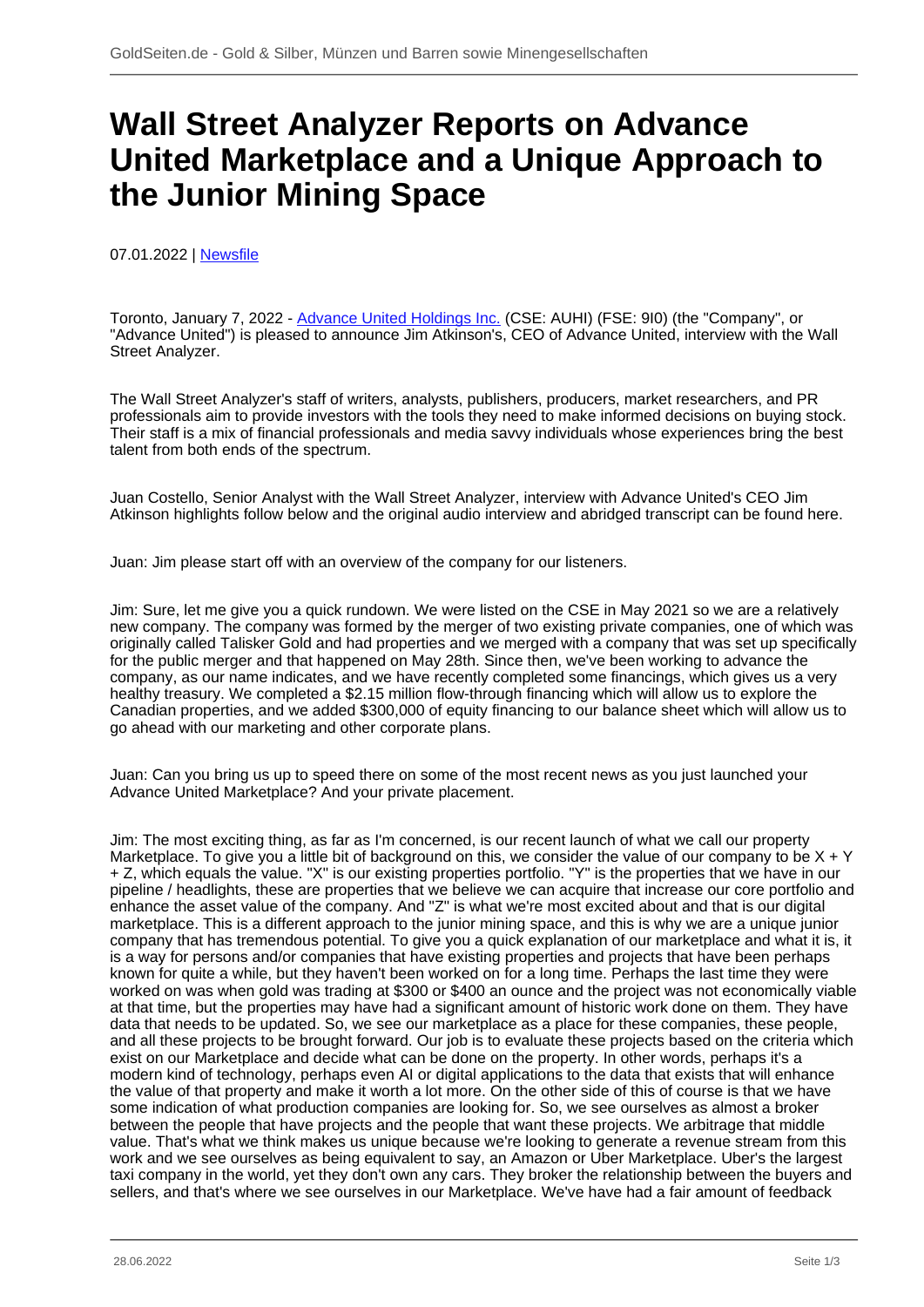already from people in the industry when we issued our press release launching the beta version, and we've had people that have expressed an interest in this, saying this is something that has not existed in the junior mining space, or in the mining space at all for that matter. This is something that is going to be very useful for the market and for ourselves. So that's just a quick rundown of who we are and where we are at.

Juan: Great. What are the main goals and milestones here over the first half of 2022 that investors should keep an eye out for?

Jim: Well, I think our main goal, and this is something that we're actively working on right now, is to bolster our board of directors by adding people who have experience in the digital technology industries. We are currently interviewing for a Chief Technical Officer and a Chief Financial Officer with experience in the digital space. We have a very strong board already which has a lot of experience in the mining, exploration, and financing side of junior exploration companies. But what we're trying to upgrade is our expertise on the technology and digital side, and that's going to be one of our next major steps. The next major step after that of course, is the finalization of the next version of our Marketplace which is expected in the first quarter of 2022 once we've had feedback and input on the existing tech. Launching our advertising and marketing is another next big step. We will be making a big marketing push for the company to talk about our ideas and the digital marketplace. As an aside, I'll mentioned that our marketing approach is going to be very different than a junior exploration company which talks about drill holes. We're going to be talking about the vision for the mining market and a different kind of junior exploration company. We like to say to people we don't want to be miners. We don't want to be the people that do the mining because that's a very different type of expertise. We want to be the company that brings projects and the story to the attention to the companies that do have the expertise in mining and want to become involved with the project.

Juan: Certainly. So, your strategic alliances and joint ventures, what are some of the key synergies that you look for?

Jim: I think one of the things that we're going to do which is not done very often in the junior mining space is really understanding what it is that production companies want. For instance, what is it that a company like Barrick, Newmont or Kinross, what is it that they want, and we're going to try to be in some respects their "eyes and ears" on the ground. They do not have enough people to evaluate everything that's out there. So we're going to try to be able to help them with that by understanding what they want, and also understanding what's available and to put the two together. That's the goal of our Marketplace, our digital platform.

Juan: What do you feel are the main factors that make Advance United unique from some of the other players in the sector that are unable to capitalize on some of the trends in the sector?

Jim: I think one of the things that makes us different, as I've said before, is we don't want to be a typical junior mining company. We certainly have properties that will require some work, and we certainly will acquire properties that will require some work, but our goal is not to ever be a miner. Our goal is actually to increase their value and add value to the company bottom line so that the share price escalates, and our shareholders make out well. That's really our thing. And as I have told many people, the biggest failure that a lot of junior mining companies get into is they get to the point where they think they can be miners, and we've seen this recently with a couple of companies and we see it quite often in the space. We don't want to be that and you'll see that all of our marketing says that - we're the company that doesn't want to touch the gold. We want to be the Uber of the junior mining space where we don't own cars, we don't own mines. We simply put together people with projects, and people who need projects. Like Uber and Amazon. That's our goal.

Readers can listen to the original audio interview and read the entire abridged transcript interview here.

## About Advance United

Advance United, headquartered in Toronto, Canada, is traded on the Canadian Securities Exchange in Canada under the symbol "AUHI" and the Börse Frankfurt Stock Exchange in Germany under the symbol "9I0".

We are a different kind of Canadian junior mining company, one designed to succeed where other junior mining companies fail. We are involved exclusively in the acquisition and advancement of past projects - with no intent to bring them back into production or to mine them ourselves. Our expertise is in identifying and acquiring undervalued properties with significant historical work, which were uneconomic at the time, but we